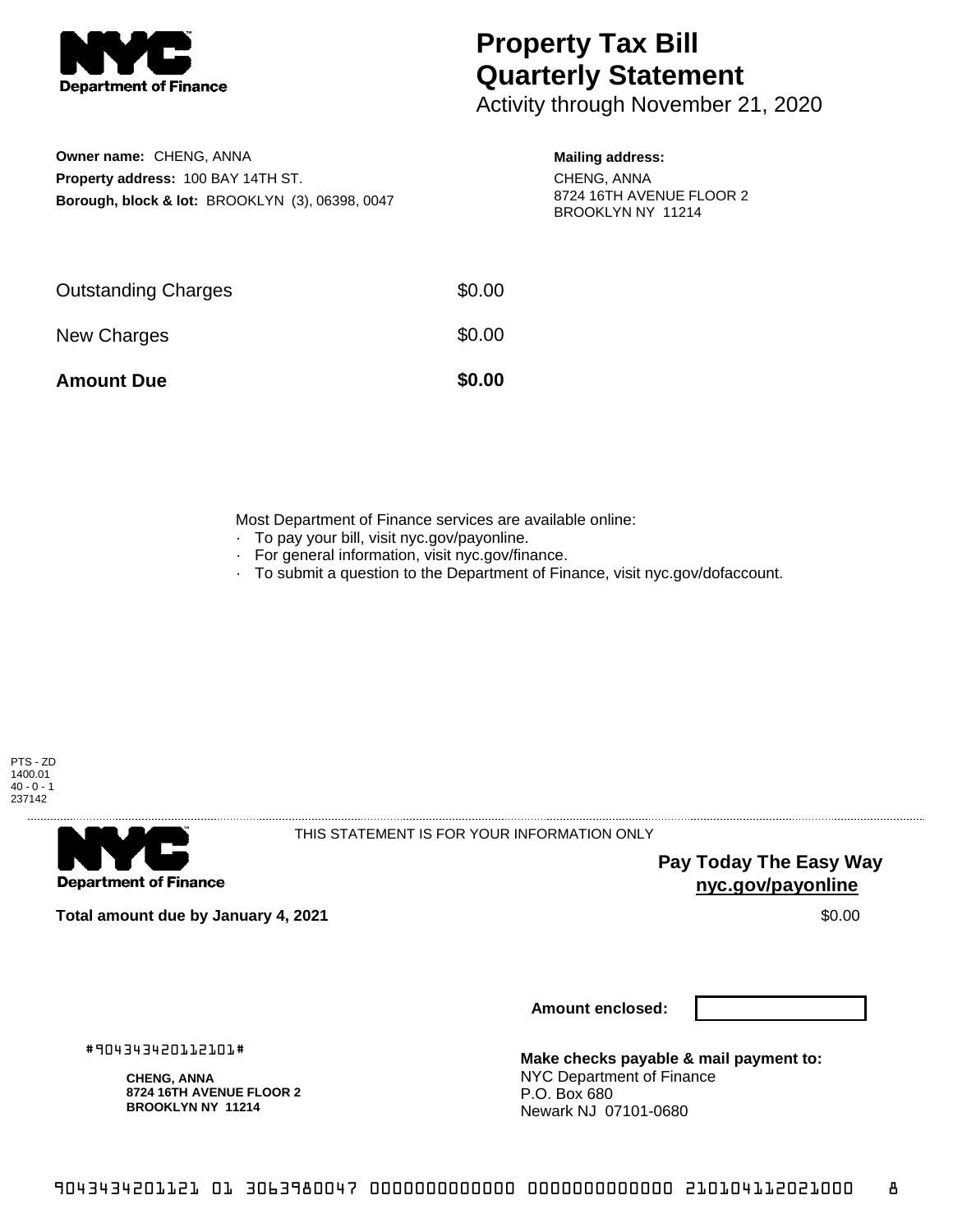

| <b>Previous Charges</b>                                             |                      |                 | Amount                         |
|---------------------------------------------------------------------|----------------------|-----------------|--------------------------------|
| Total previous charges including interest and payments              |                      |                 | \$0.00                         |
| <b>Current Charges</b>                                              | <b>Activity Date</b> | <b>Due Date</b> | Amount                         |
| Finance-Property Tax<br><b>Adopted Tax Rate</b><br>Payment Adjusted | 01/01/2021           | 01/01/2021      | \$0.00<br>$$-29.76$<br>\$29.76 |
| <b>Total current charges</b>                                        |                      |                 | \$0.00                         |
| <b>Tax Year Charges Remaining</b>                                   | <b>Activity Date</b> | Due Date        | Amount                         |
| Finance-Property Tax<br>Adopted Tax Rate                            |                      | 04/01/2021      | \$0.00<br>$$-29.76$            |
| <b>Early Payment Discount</b><br>Payment Adjusted                   | 01/01/2021           | 04/01/2021      | \$0.29<br>\$29.47              |
| Total tax year charges remaining                                    |                      |                 | \$0.00                         |
| <b>Overpayments/Credits</b>                                         | <b>Activity Date</b> | <b>Due Date</b> | Amount                         |
| <b>Credit Balance</b>                                               |                      | 07/01/2020      | $$-59.23$                      |
| Total overpayments/credits remaining on account                     |                      |                 | \$59.23                        |

You must apply for a refund or a transfer of credits resulting from overpayments within six years of the date of **the overpayment or credit. Please note that overpayments and credits are automatically applied to unpaid taxes.**

## **Home banking payment instructions:**

- 1. **Log** into your bank or online bill pay website.
- 2. **Add** the new payee: NYC DOF Property Tax. Enter your account number, which is your boro, block and lot, as it appears here: 3-06398-0047 . You may also need to enter the address for the Department of Finance. The address is P.O. Box 680, Newark NJ 07101-0680.
- 3. **Schedule** your online payment using your checking or savings account.

## **Did Your Mailing Address Change?** If so, please visit us at **nyc.gov/changemailingaddress** or call **311.**

When you provide a check as payment, you authorize us either to use information from your check to make a one-time electronic fund transfer from your account or to process the payment as a check transaction.